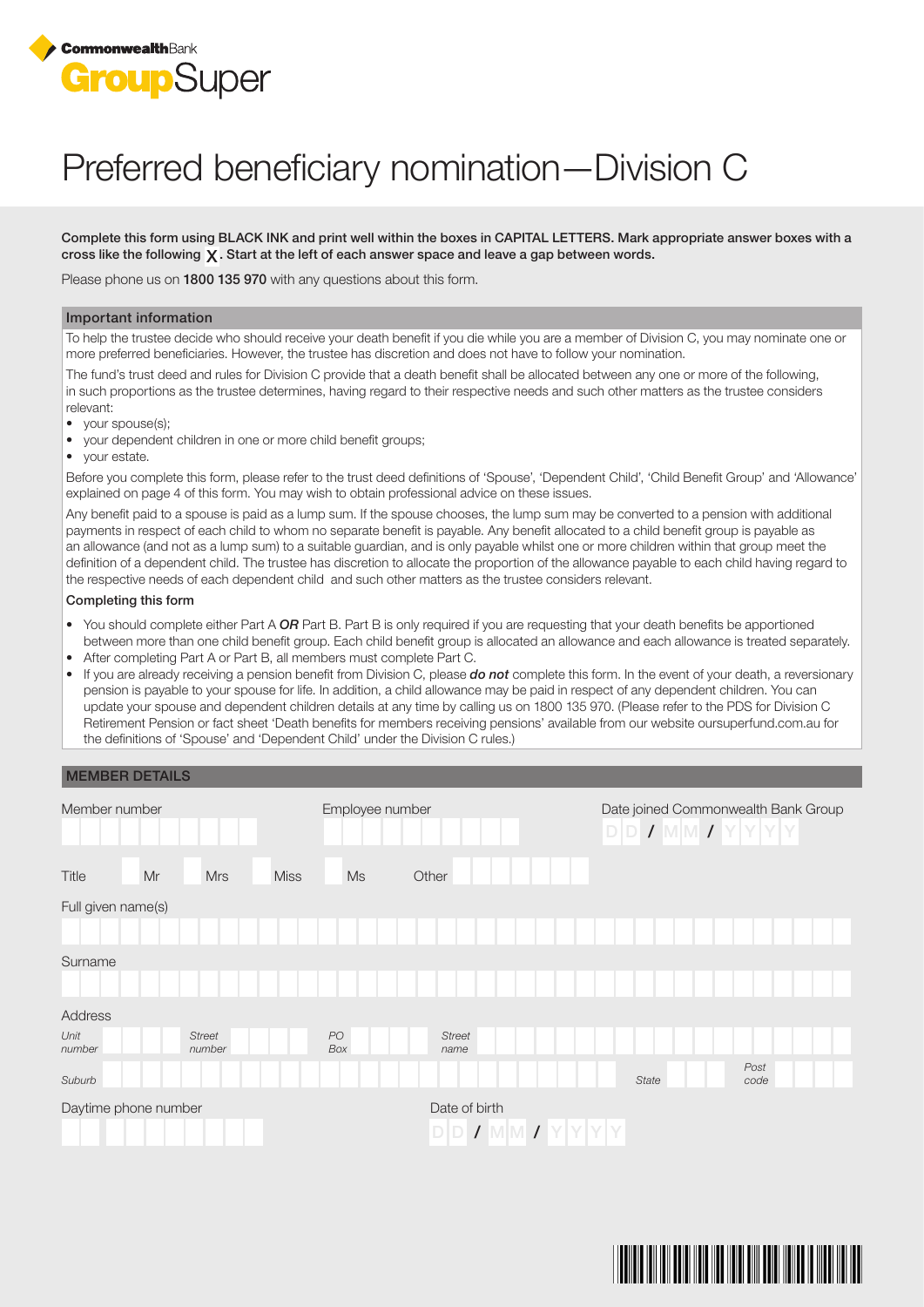# PART A

- If you nominate your estate as a beneficiary, please provide the name of your legal personal representative (ie. the executor or administrator of your estate).
- If you have more than 4 children in any one Child Benefit Group, please provide the details for the additional child(ren) on a separate piece of paper and return it with this form.
- If you are requesting that your death benefits be allocated between more than one Child Benefit Group, do not complete Part A; you should complete Part B instead .

# I hereby request that, in the event of my death while a member of Division C, the trustee considers allocating my death benefit as outlined below:

| % of Benefit Category         |               |                         | Name of beneficiary | Date of birth | % of Child<br>Allowance |  |               |  |  |
|-------------------------------|---------------|-------------------------|---------------------|---------------|-------------------------|--|---------------|--|--|
|                               |               | $\%$ Spouse             |                     | D/D           |                         |  |               |  |  |
|                               | $\frac{0}{0}$ | Child<br><b>Benefit</b> | Child 1:            | DDI           |                         |  | $\frac{0}{0}$ |  |  |
|                               |               | Group                   | Child 2:            | D D           |                         |  | $\frac{0}{0}$ |  |  |
|                               |               |                         | Child 3:            |               |                         |  | $\frac{0}{0}$ |  |  |
|                               |               |                         | Child 4:            | DDI           |                         |  | $\frac{0}{0}$ |  |  |
|                               |               |                         |                     |               |                         |  | 1 0 0%        |  |  |
|                               | $\%$          | Estate                  |                     |               |                         |  |               |  |  |
| 1 <sup>1</sup><br>$\mathbf 0$ | $0\%$         |                         |                     |               |                         |  |               |  |  |

## PART B

- Only complete this Part B if you are requesting that your death benefits be allocated between more than one Child Benefit Group.
- If you nominate your estate as a beneficiary, please provide the name of your legal personal representative (ie. the executor or administrator of your estate).
- If you have more than 3 children in any one Child Benefit Group or more than 3 Child Benefit Groups, please provide the details for the additional child(ren) or Groups on a separate piece of paper and return it with this form.

I hereby request that, in the event of my death while a Member of Division C, the trustee considers allocating my death benefit as outlined below:

| % of Benefit Category |                           | Name of beneficiary | Date of birth           |              |           | $\frac{1}{20}$ U U IIIU<br>Allowance |               |
|-----------------------|---------------------------|---------------------|-------------------------|--------------|-----------|--------------------------------------|---------------|
|                       | $%$ Spouse                |                     | $D$ $D$ / $M$ $N$ / $Y$ |              |           |                                      |               |
| $\%$                  | Child<br><b>Benefit</b>   | Child 1:            | $\sqrt{N}$              |              |           |                                      | $\%$          |
|                       | Group<br>(Allowance<br>1) | Child 2:            |                         |              |           |                                      | $\%$          |
|                       |                           | Child 3:            |                         |              |           |                                      | $\%$          |
|                       |                           |                     |                         | $\mathbf{1}$ | $\pmb{0}$ |                                      | $0\%$         |
| $\%$                  | Child<br><b>Benefit</b>   | Child 1:            | $D$ $D$ / $M$ $M$       |              |           |                                      | $\frac{0}{0}$ |
|                       | Group<br>(Allowance       | Child 2:            | $D$ $D$ $M$ $M$         |              |           |                                      | $\%$          |
|                       | 2)                        | Child 3:            | $\sqrt{NM}$<br>D/D      |              |           |                                      | $\%$          |
|                       |                           |                     |                         | $\mathbf{1}$ | $\pmb{0}$ |                                      | $0\%$         |
| $\%$                  | Child<br><b>Benefit</b>   | Child 1:            | <b>DID</b>              |              |           |                                      | $\%$          |
|                       | Group<br>(Allowance<br>3) | Child 2:            | $D$ $D$ $N$ $M$         |              |           |                                      | $\frac{0}{0}$ |
|                       |                           | Child 3:            | $D$ <sub>D</sub>        |              |           |                                      | $\frac{0}{0}$ |
|                       |                           |                     |                         | 1            | $\pmb{0}$ |                                      | $0\%$         |
|                       | $\%$ Estate               |                     |                         |              |           |                                      |               |
| 1 0 <br>$0\%$         |                           |                     |                         |              |           |                                      |               |
|                       |                           |                     | Ш<br><b>TILLET</b><br>Ш | ┉            |           |                                      |               |

% of Child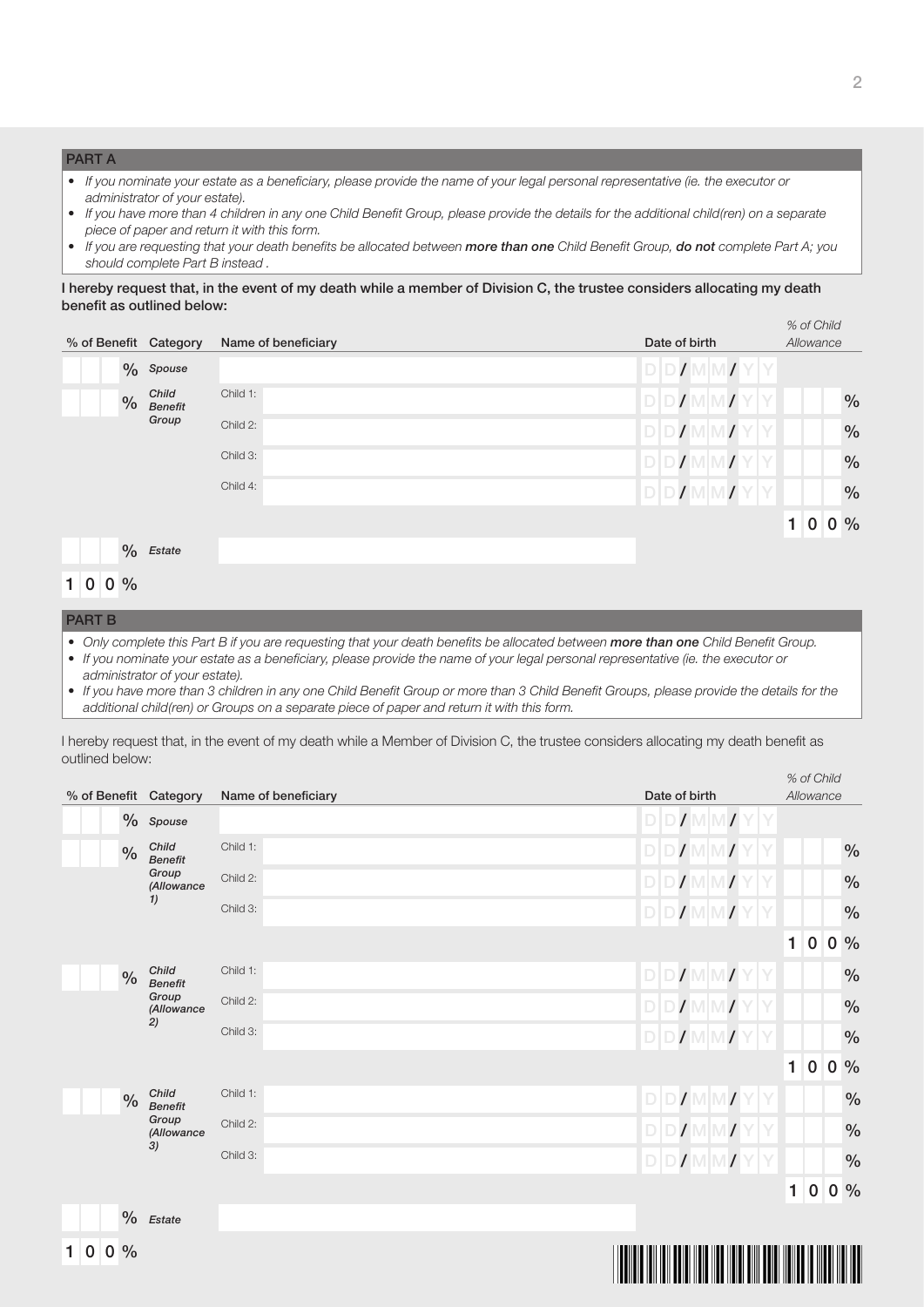# PART C

 $\sim$ 

# All members must complete Part C.

I acknowledge that this request is not binding on the trustee and replaces any previous requests that I have provided to the trustee in respect of my Division C benefit.

I understand that if my circumstances change, I may alter my nomination by completing a new Preferred Beneficiary Nomination form and returning it to the fund.

| Member's signature | Print name |
|--------------------|------------|
|                    |            |

| w    |  |  |                                |          |  |  |
|------|--|--|--------------------------------|----------|--|--|
| Date |  |  |                                |          |  |  |
| DID. |  |  | $\frac{1}{2}$ MM $\frac{1}{2}$ | 'Y Y Y v |  |  |

| Print name |  |  |  |  |  |  |  |
|------------|--|--|--|--|--|--|--|
|            |  |  |  |  |  |  |  |
|            |  |  |  |  |  |  |  |
|            |  |  |  |  |  |  |  |
|            |  |  |  |  |  |  |  |

A defined benefit interest in Commonwealth Bank Group Super ('the fund') (ABN 24 248 426 878) is issued by Commonwealth Bank Officers Superannuation Corporation Pty Limited ('the trustee') (ABN 76 074 519 798, AFSL 246418).

> Please send the completed form to: Commonwealth Bank Group Super, GPO Box 4303, Melbourne VIC 3001